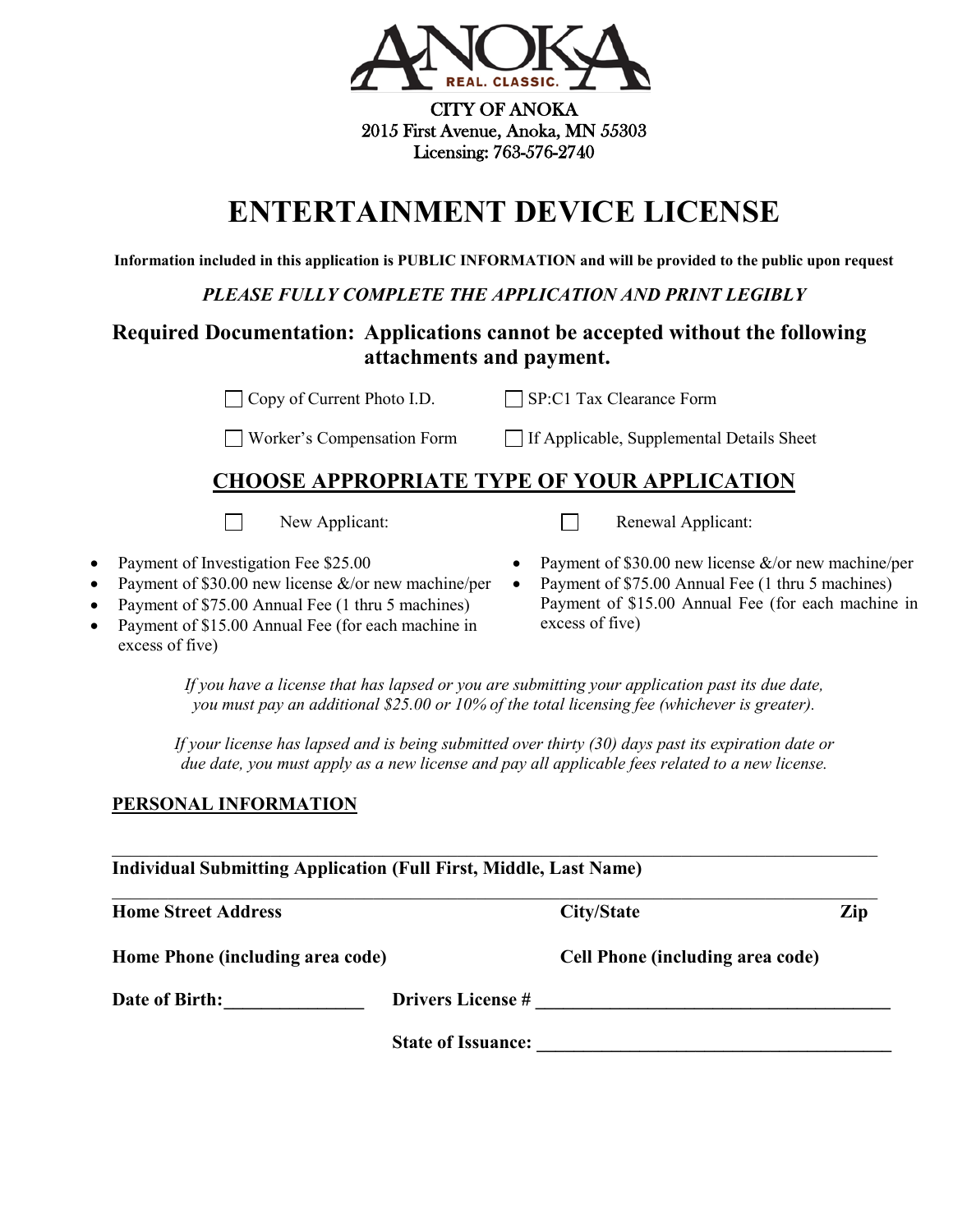## **BUSINESS LOCATION INFORMATION**

## **Business Name**

|    | <b>Business Street Address</b>              |                                                                                                                                                               | <b>City/State</b> | Zip                                                                                                      |
|----|---------------------------------------------|---------------------------------------------------------------------------------------------------------------------------------------------------------------|-------------------|----------------------------------------------------------------------------------------------------------|
|    | <b>Business Phone (including area code)</b> |                                                                                                                                                               |                   | <b>Alternate Phone (including area code)</b>                                                             |
|    |                                             | (Attached additional sheets as necessary)                                                                                                                     |                   | PLEASE ANSWER ALL QUESTIONS TRUTHFULLY AND TO THE BEST OF YOUR KNOWLEDGE                                 |
| 1. |                                             | Have you ever been convicted of any misdemeanor or felony violation of local ordinances (with the<br>exception of misdemeanor traffic violations)? Yes $\Box$ | No                |                                                                                                          |
|    |                                             | If yes, provide details of convictions (date of offense, date of conviction, location, and charge):                                                           |                   |                                                                                                          |
| 2. | revoked, or canceled, in any City/State?    |                                                                                                                                                               |                   | Have you ever been denied a license to conduct a like or similar activity or had such license suspended, |
|    | Yes<br>No                                   | If yes, provide details:                                                                                                                                      |                   |                                                                                                          |
| 3. |                                             | List all names, nicknames and aliases by which you have been known:                                                                                           |                   |                                                                                                          |
| 4. |                                             | List two (2) of your previous addresses, immediately prior to your present address:                                                                           |                   |                                                                                                          |
|    | <b>Street Address</b>                       |                                                                                                                                                               | City/State        | Zip                                                                                                      |
|    | <b>Street Address</b>                       |                                                                                                                                                               | City/State        | Zip                                                                                                      |

\_\_\_\_\_\_\_\_\_\_\_\_\_\_\_\_\_\_\_\_\_\_\_\_\_\_\_\_\_\_\_\_\_\_\_\_\_\_\_\_\_\_\_\_\_\_\_\_\_\_\_\_\_\_\_\_\_\_\_\_\_\_\_\_\_\_\_\_\_\_\_\_\_\_\_\_\_\_\_\_\_\_

(I) do hereby swear that the answers in this application are true and correct to the best of my knowledge. I do authorize the City of Anoka, its agents, and employees, to obtain any necessary information and to conduct an investigation, if necessary, into the truth of the statements set forth in this application and my qualifications for said license. I do understand that providing false information shall be grounds for denial of my license. I fully understand that it is my responsibility to be familiar the requirements of the City, which is detailed in the pertinent section of the Anoka City Code, which was provided to me with my original application, and of which I may request additional copies of by contacting the office of the City Clerk.

## **Signature of applicant:**

| Date:          | Signature:                            |                    |            |
|----------------|---------------------------------------|--------------------|------------|
|                |                                       |                    |            |
| Date Received: | (for office use only)<br>Received By: | $Complete \square$ | Incomplete |
|                |                                       |                    |            |
|                |                                       |                    |            |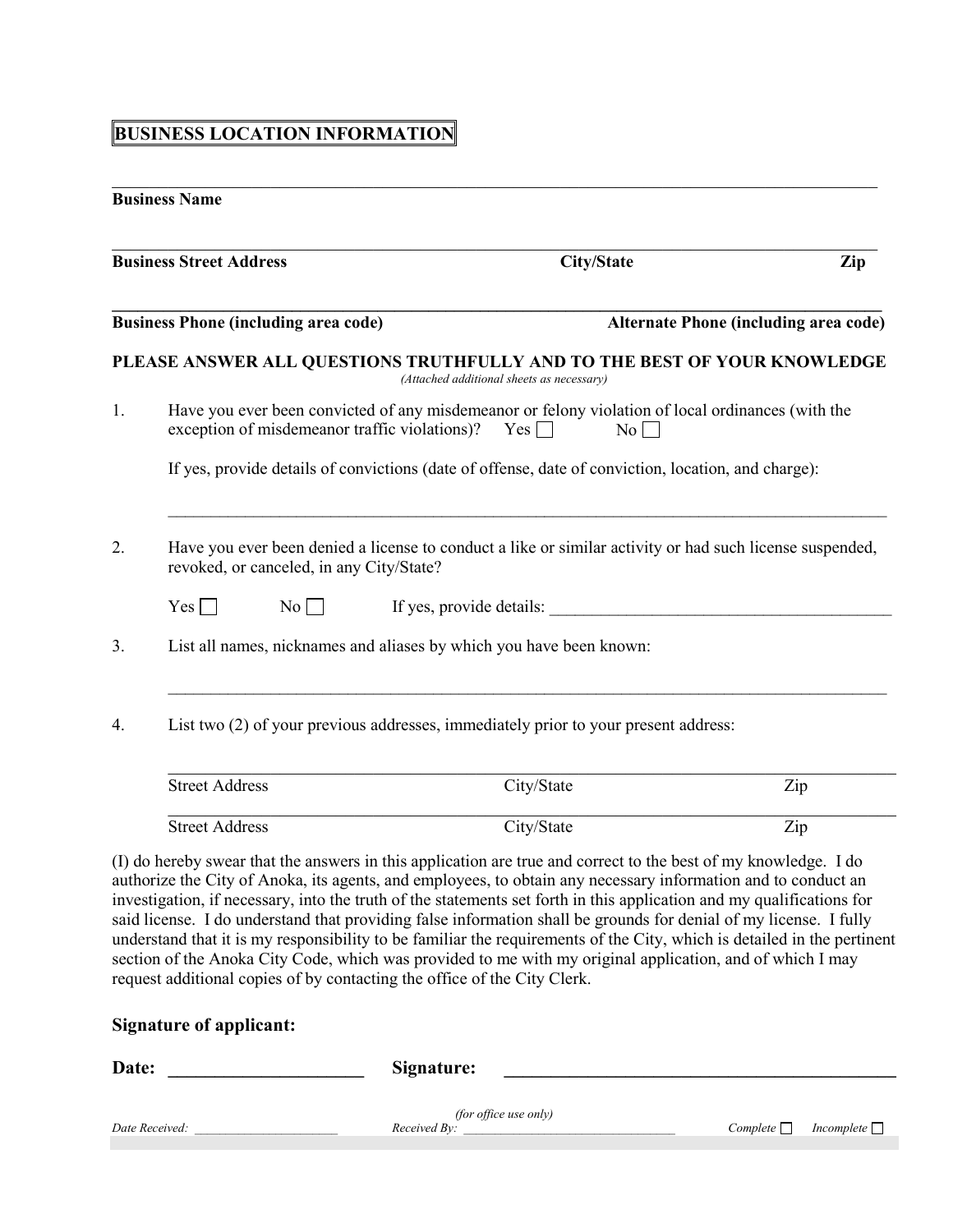# **SUPPLEMENTAL DETAILS**

| <b>LICENSE TYPE:</b>                                                                                   |                             |                                                                                                                                                                                   | <b>ENTERTAINMENT DEVICE LICENSE</b>                                                                                                                                                                      |  |  |
|--------------------------------------------------------------------------------------------------------|-----------------------------|-----------------------------------------------------------------------------------------------------------------------------------------------------------------------------------|----------------------------------------------------------------------------------------------------------------------------------------------------------------------------------------------------------|--|--|
| <b>Additional Documentation:</b>                                                                       |                             | following:                                                                                                                                                                        | Applications cannot be accepted without the<br>$\triangleright$ There is a limit of 8 devices as a secondary use. There is a<br>limit of 10 devices in an arcade (which requires a separate<br>license). |  |  |
|                                                                                                        |                             |                                                                                                                                                                                   |                                                                                                                                                                                                          |  |  |
|                                                                                                        |                             | and phone number.                                                                                                                                                                 | $\triangleright$ Vendor Information, providing company name, full address                                                                                                                                |  |  |
|                                                                                                        | Vendor (Company Name)       |                                                                                                                                                                                   |                                                                                                                                                                                                          |  |  |
| Address                                                                                                |                             | City/State                                                                                                                                                                        | Zip                                                                                                                                                                                                      |  |  |
| Address                                                                                                |                             | City/State                                                                                                                                                                        | Zip                                                                                                                                                                                                      |  |  |
|                                                                                                        | Phone (including area code) |                                                                                                                                                                                   |                                                                                                                                                                                                          |  |  |
| $\Box$ YES                                                                                             | N <sub>O</sub>              | licensed in the previous year. That amount is ____________.                                                                                                                       | I am renewing my license with the same amount of entertainment devices that I                                                                                                                            |  |  |
|                                                                                                        |                             | If no, how many additional devices are you requesting be licensed _____.                                                                                                          |                                                                                                                                                                                                          |  |  |
| I am the owner of the property premises for which this license will be granted.<br>NO<br>$\vert$   YES |                             |                                                                                                                                                                                   |                                                                                                                                                                                                          |  |  |
|                                                                                                        |                             | If no, you must provide the name, address and phone number of the property<br>owner.                                                                                              |                                                                                                                                                                                                          |  |  |
| <b>YES</b>                                                                                             | N <sub>O</sub>              | I am NOT the property owner of the premises for which this license will be<br>granted; however, I am authorized by lease or other means to conduct business<br>on these premises. |                                                                                                                                                                                                          |  |  |
| YES                                                                                                    | N <sub>O</sub>              | I am the sole owner of the business for which this license will be granted.                                                                                                       |                                                                                                                                                                                                          |  |  |
|                                                                                                        |                             | paper.                                                                                                                                                                            | If jointly owned or partnership, you must provide the full name, address and<br>home phone number of all joint owners and/or partners on a separate sheet of                                             |  |  |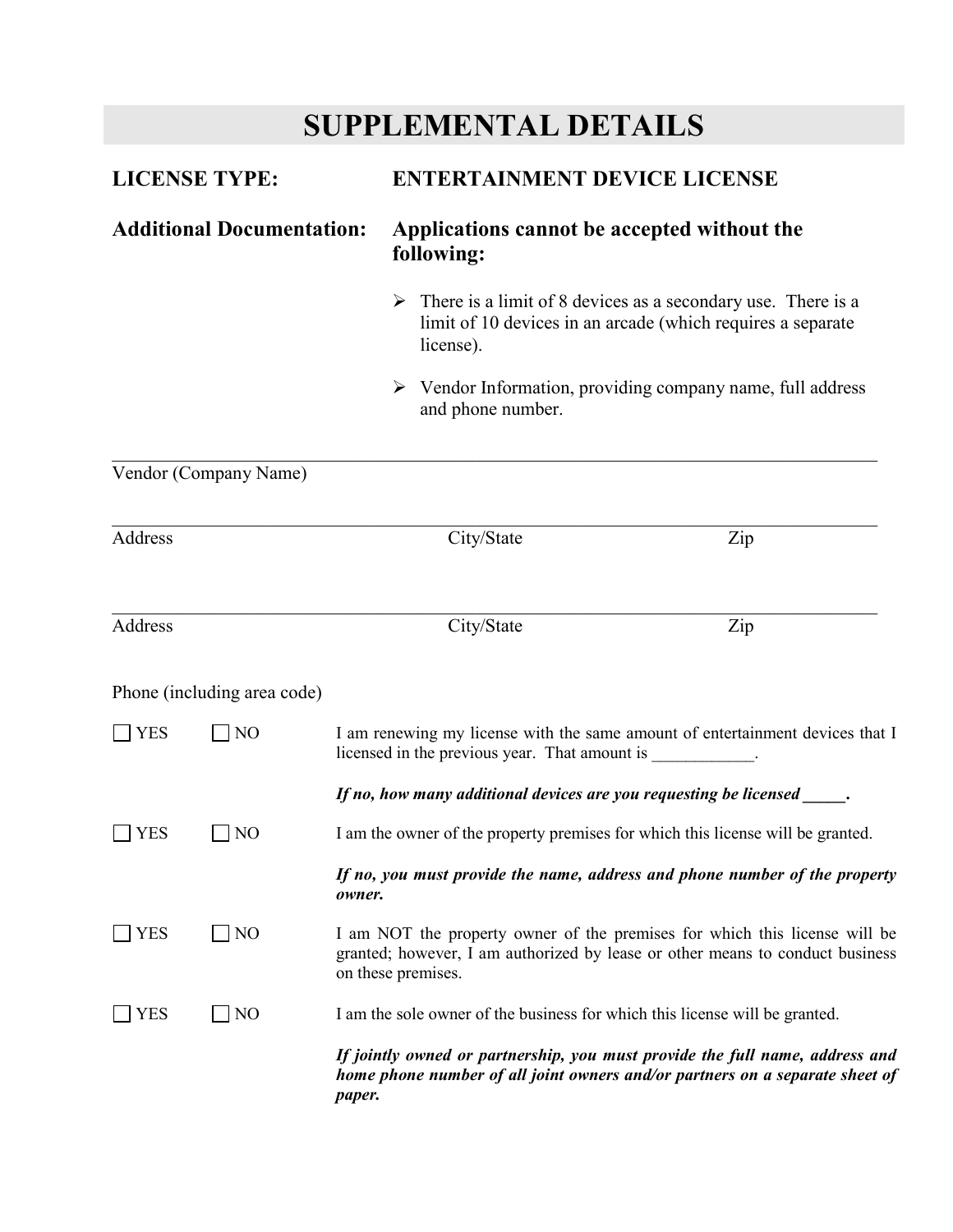

## **CERTIFICATE OF COMPLIANCE MINNESOTA WORKER'S COMPENSATION LAW**

## PRINT LEGIBLY IN INK OR TYPE

Minnesota Statute, Section 176.182 requires every state and local licensing agency to withhold the issuance or renewal of a license or permit to operate a business or engage in any activity in Minnesota until the applicant presents acceptable evidence of compliance with the worker's compensation insurance coverage requirement of Minnesota Statutes, Chapter 176. The required worker's compensation insurance information is the name of the insurance company, the policy number, and the dates of coverage, or the permit to self-insure. If the required information is not provided or is falsely stated, it shall result in a \$2,000 penalty assessed against the applicant by the Commissioner of the Department of Labor and Industry.

ALL APPLICANTS: I certify that the information provided on this form is accurate and complete. If I am signing on behalf of a business, I certify that I am authorized to sign on behalf of the business.

| Signature: Signature: Signature: Signature: Signature: Signature: Signature: Signature: Signature: Signature: Signature: Signature: Signature: Signature: Signature: Signature: Signature: Signature: Signature: Signature: Si |  |  |
|--------------------------------------------------------------------------------------------------------------------------------------------------------------------------------------------------------------------------------|--|--|
|                                                                                                                                                                                                                                |  |  |
|                                                                                                                                                                                                                                |  |  |
| I am not required to have worker's compensation insurance coverage because:                                                                                                                                                    |  |  |
| I have no employees<br>I have employees but they are not covered by worker's compensation law.<br>(see Minnesota Statute 176.041 for a list of excluded employees)                                                             |  |  |
| <b>COMPLETE THIS PORTION ONLY IF YOU ARE INSURED:</b> A valid worker's compensation policy must be<br>kept in effect at all times by employers as required by law                                                              |  |  |
| Business Name (Individual name only if no company name is used):                                                                                                                                                               |  |  |
|                                                                                                                                                                                                                                |  |  |
|                                                                                                                                                                                                                                |  |  |
| Insurance Company Name (not agent): <b>Example 2018</b> 2019 2019 2021 2022 2023 2024 2022 2023 2024 2022 2023 2024 20                                                                                                         |  |  |

#### IF SELF-INSURED - ATTACH A COPY OF THE PERMIT TO SELF-INSURE

NOTE: If your worker's compensation policy is cancelled within the license period, you must notify the agency who issued the license/permit by resubmitting this form.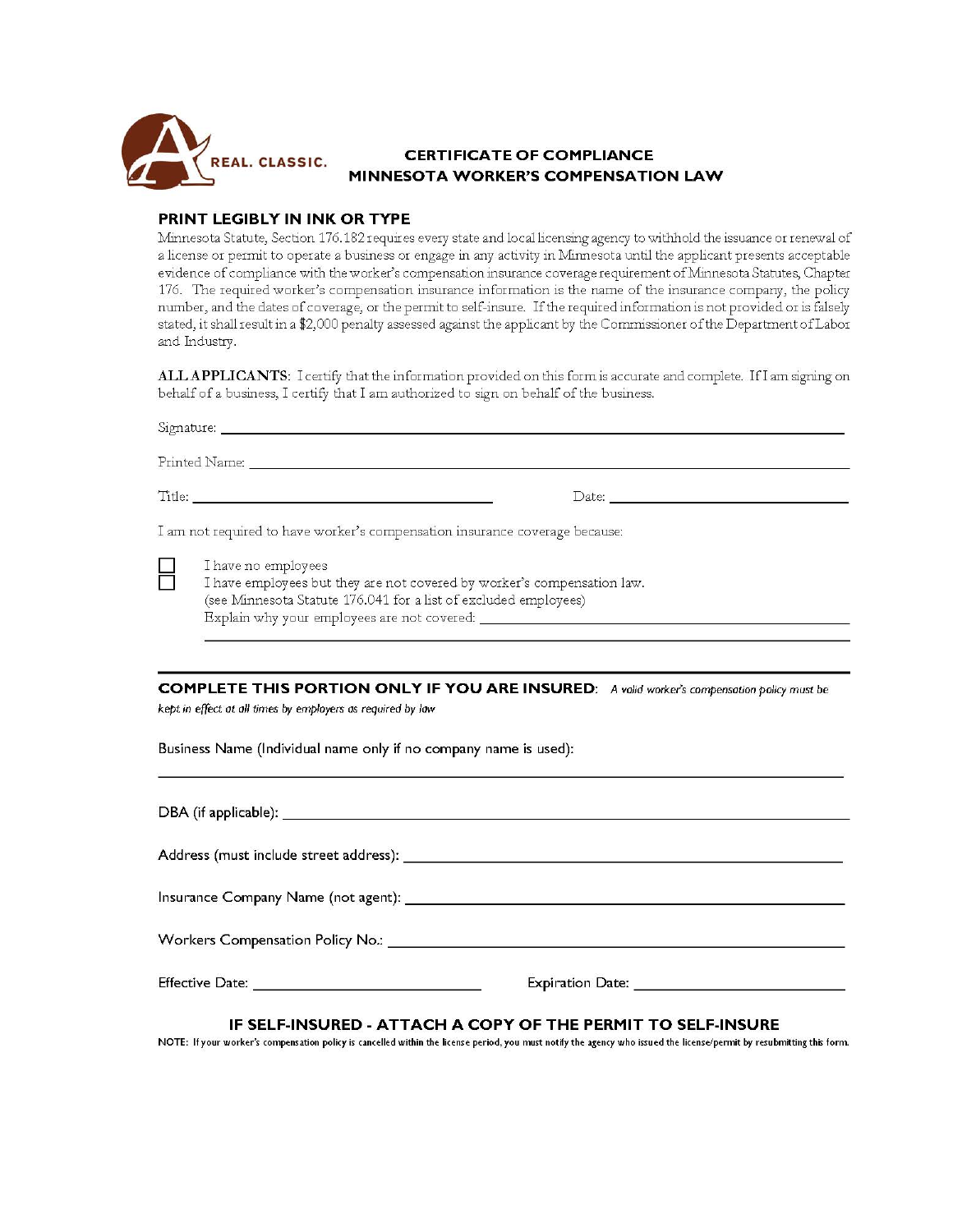

**SP:CI TAX CLEARANCE FORM** (This form may contain private data - do not release to public)

## PRINT LEGIBLY IN INK OR TYPE

Pursuant to Minnesota Statute, Section 270C.72 Tax Clearance; Issuance of Licenses, the licensing authority is required to provide to the Minnesota Commissioner of Revenue your Minnesota Business Tax Identification Number and/or the Social Security Number of each license applicant.

Under the Minnesota Government Data Practices Act and the Federal Privacy Act of 1974, we are required to advise you of the following regarding the use of this information:

 $\mathbf{1}$ . This information may be used to deny the issuance, renewal, or transfer of your license in the event you owe the Minnesota Department of Revenue delinquent taxes, penalties, or interest.

Upon receiving this information, the licensing authority will supply it only to the Minnesota Department of  $2.$ Revenue. However, under the Federal Exchange of Information Agreement, the Department of Revenue may supply this information to the Internal Revenue Services.

 $\overline{3}$ Failure to supply this information may jeopardize or delay the processing of your license, its' issuance or renewal.

Please supply the information and return this form along with your application to the agency issuing your license. DO NOT RETURN TO THE DEPARTMENT OF REVENUE.

Licensing Authority: CITY OF ANOKA, MINNESOTA

Signature: <u>2000 - 2000 - 2000 - 2000 - 2000 - 2000 - 2000 - 2000 - 2000 - 2000 - 2000 - 2000 - 2000 - 2000 - 2000 - 2000 - 2000 - 2000 - 2000 - 2000 - 2000 - 2000 - 2000 - 2000 - 2000 - 2000 - 2000 - 2000 - 2000 - 2000 - </u>

Date:

PERSONAL INFORMATION: Complete this section only if you are applying as an individual and/or do not bold a Minnesota Tax Identification # or Federal Tax Identification #.

Applicant Address: \_\_\_\_\_\_\_\_\_\_

BUSINESS INFORMATION: Complete this section only if you are applying as a business.

Business Name: \_\_\_\_\_\_\_\_\_\_\_\_\_\_\_\_

For businesses: If a Minnesota Tax Identification # is not required, you must submit a written explanation.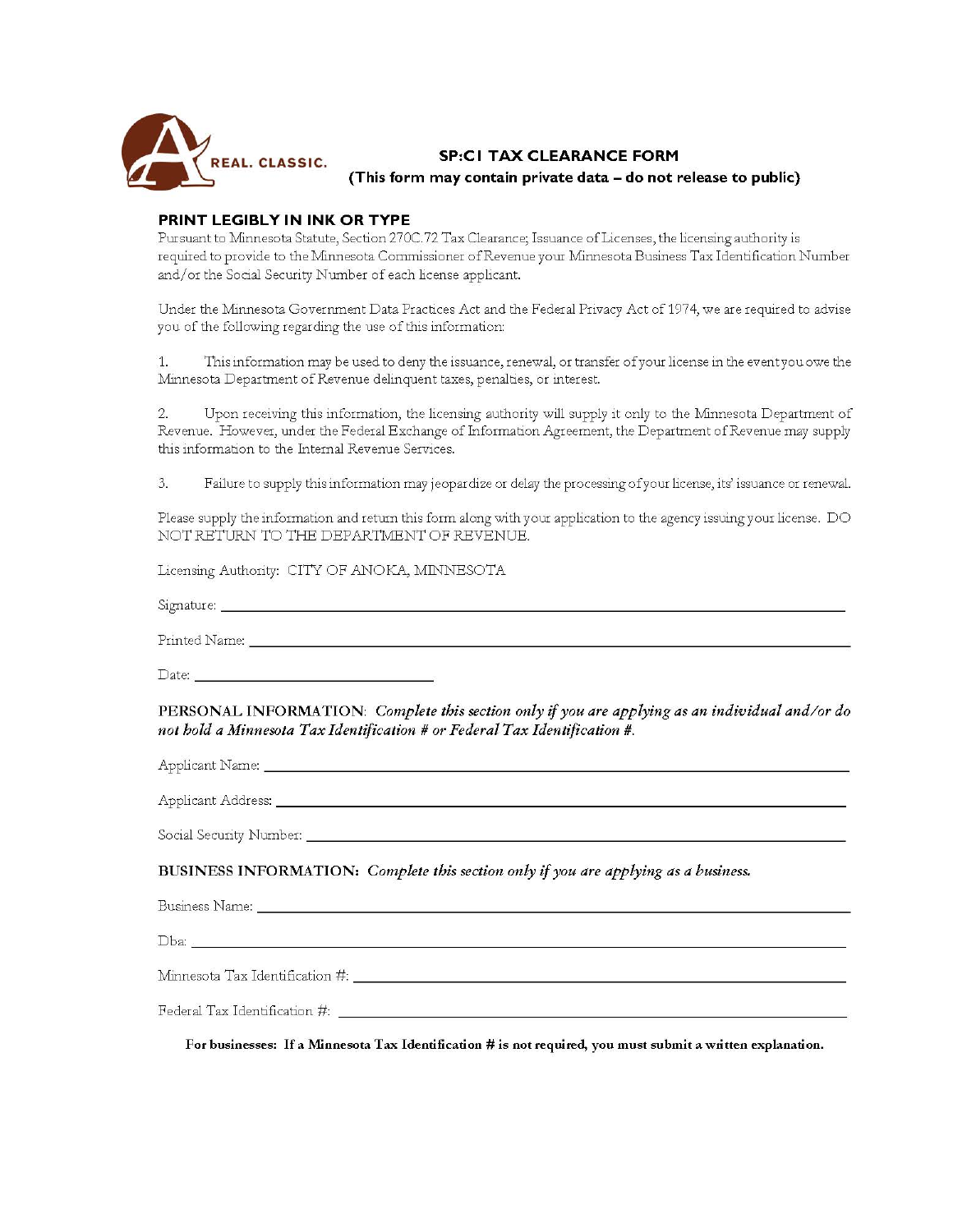

## **APPLICATION FOR LICENSE INVOLVING** PRIVATE OR CONFIDENTIAL INFORMATION (Tennessen Warning)

## THIS FORM MUST BE COMPLETED BY ALL INDIVIDUALS LISTED IN APPLICATION

In connection with your request for a license/registration the City of Anoka has asked that you provide it with information about yourself which is classified as either private or confidential by the Minnesota Government Data Practices Act (M.S.A. 13.04). Accordingly, the City is required to inform you of the following:

- 1. The private or confidential information requested includes, but may not necessarily be limited to, the following: Your social security number or Minnesota business identification number.
- 2. The purpose and intended use of the information requested is: To comply with Minnesota Statutes, Section 270C.72.
- 3. You are required to supply the requested information.
- $4.$ The known consequences of supplying the requested information is as follows: Loss or denial of the requested license if you owe the State of Minnesota delinquent taxes, penalties or interest.
- 5. The known consequences of refusing to supply the requested information is: Your request for a license cannot be processed.
- 6. The following persons and entities are authorized by law to receive the information if provided: State of Minnesota - Department of Revenue and other government agencies as provided by law.

The undersigned, by signing this notice, acknowledges that he/she has read and understood the contents of this notice.

| Applicant's Signature:     |      |
|----------------------------|------|
| Printed Name of Applicant: |      |
| Date:                      | DOB: |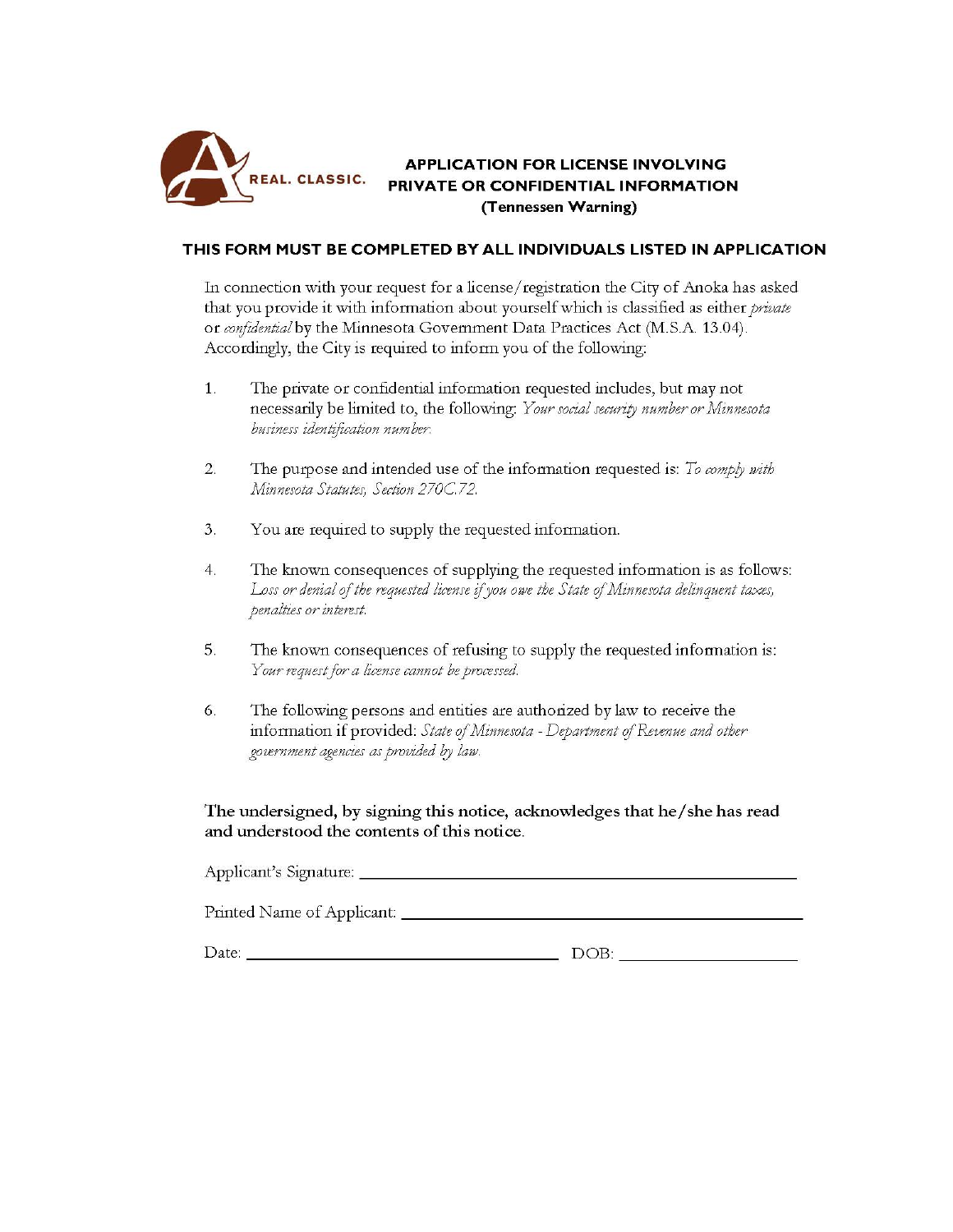#### **CHAPTER 14. LICENSING; AMUSEMENTS AND ENTERTAINMENT**

## **ARTICLE IV. ENTERTAINMENT DEVICES**

#### **Section 14-131. Definition.**

The term "entertainment device," as used in this article shall include foosball, air hockey, or pigeon hole tables, pinball machines, shooting gallery machines, any electric or electronic device or game patterned after table tennis, hockey, and similar games, including electric rifle or gun ranges, and any other mechanical or electrical device which is designed to be played by a contestant or contestants and upon which the contestants receive a score or rating based upon their performance.

## **Sections 14-132 thru 14-150. Reserved.**

#### **Section 14-151. License required; exception.**

No person shall maintain, keep or sell, within the City, an entertainment device without a license therefore from the City. This section shall not apply to electronic devices held or kept in storage or for sale, and which are not actually in use or displayed for use, or to electronic devices located in a private dwelling and used exclusively for private entertainment.

#### **Section 14-152. Entertainment devices; license approval; annual license fee; location fee.**

- (a) Licenses for entertainment devices shall be issued for an annual period from January 1 through December 31 for each year, provided, however that the initial license fee for each applicant shall be prorated as of the date of the application. The application for a license shall be submitted for approval to the City manager and, if approved, the City shall thereafter issue the license upon payment of appropriate fees. The applicable fees shall be:
	- (1) An annual fee for each business location regardless of the number of machines in the amount established by the City council;
	- (2) An annual license fee for any of each machine.

**State law reference--**Limitation on license fee on amusement machines, Minn. Stats. § 449.15.

## **Section 14-153. Contents; display.**

Each license shall accurately describe the entertainment device, shall show the name of the owner, address where such machine is located, the license fee and the period for which a license is granted, such license shall at all times be conspicuously displayed where such entertainment device is operated.

#### **Section 14-154. Conditions for licensure.**

- (a) Issuance and retention of licenses shall be subject to each of the following conditions:
	- (1) All entertainment devices shall be located within the confines of the licensee's primary business premises but shall not be located in entryways, hallways, or in areas which are not directly supervised by the licensee nor shall they be located in any area separated from the licensee's principal business activity;
	- (2) The licensee shall be responsible for maintaining order on all parts of the premises;
	- (3) No wagering or betting for consideration or any other gambling shall be permitted on the premises;